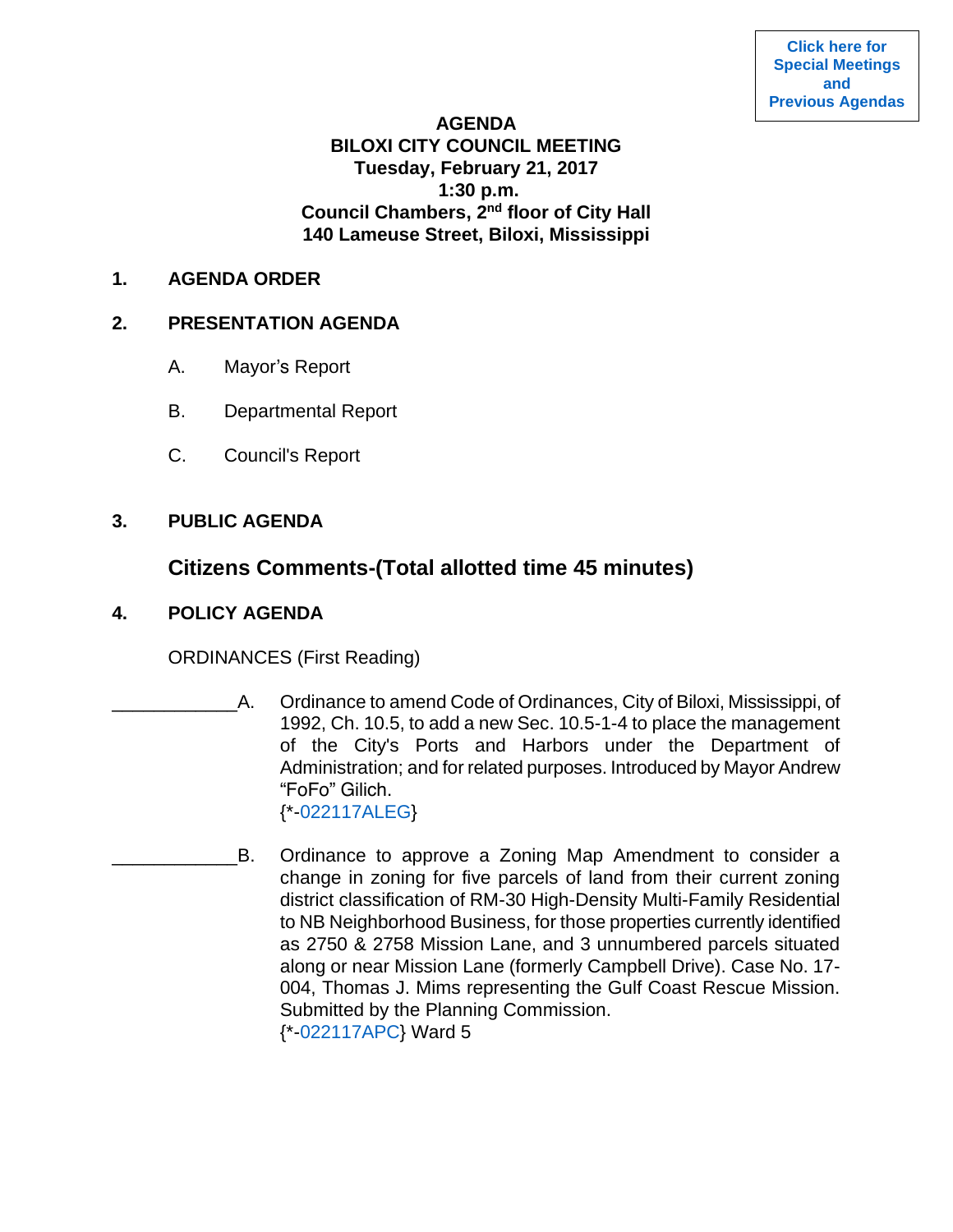## **4. POLICY AGENDA-Continued**

#### RESOLUTIONS

- \_\_\_\_\_\_\_\_\_\_\_\_C. Resolution to grant Preliminary and Final Subdivision Plat approval for a nine (9) lot residential subdivision submitted as Eaton Oaks Subdivision, for property presently identified as 1795 Brasher Road. Case No. 17-005, Robert E. Smith Jr. and Robert E. Smith III (owners). Submitted by the Planning Commission. {\*[-022117BPC}](https://www.biloxi.ms.us/agendas/citycouncil/2017/022117/022117bpc.pdf) Ward 6
- D. Resolution declaring the intention of the Mayor and City Council (The "Governing Body") of The City of Biloxi, Mississippi (The "City") to approve the issuance of a grant anticipation note, Series 2017 (The "2017 Note") of the City in the maximum principal amount of not to exceed eight million, two hundred fifty thousand, eight hundred ten and 89/100 dollars (\$8,250,810.89) to raise money for the purposes of (1) refinancing the City's \$7,000,000 grant anticipation note, Series 2015, and the City's \$5,000,000 grant anticipation note, Series 2016; and (2) paying expenses incidental to the issuance of the 2017 note; and other related matters. Introduced by Mayor Andrew "FoFo" Gilich. {\*[-022117AADM}](https://www.biloxi.ms.us/agendas/citycouncil/2017/022117/022117aadm.pdf)

### **5. CONSENT AGENDA**

- \_\_\_\_\_\_\_\_\_\_\_\_A. Resolution authorizing expenditure to the Mississippi Gulf Resort Classic Foundation in the total amount of \$10,000.00. Introduced by Mayor Andrew "FoFo" Gilich. {\*[-022117EXC}](https://www.biloxi.ms.us/agendas/citycouncil/2017/022117/022117exc1.pdf)
	- B. Resolution authorizing Mototalk push-to-talk cell phone app contract with SouthernLinc for the Engineering Department. Introduced by Mayor Andrew "FoFo" Gilich. {\*[-022117AENG}](https://www.biloxi.ms.us/agendas/citycouncil/2017/022117/022117aeng.pdf)
	- \_\_\_\_\_\_\_\_\_\_\_\_C. Resolution authorizing the Mayor of the City of Biloxi to Establish Just Compensation and Sign Certification in the Restore Biloxi Infrastructure Project-KG645. Introduced by Mayor Andrew "FoFo" Gilich. {\*[-022117BENG}](https://www.biloxi.ms.us/agendas/citycouncil/2017/022117/022117beng.pdf)
- D. Resolution authorizing payment to Brown, Mitchell, & Alexander, Inc. for the Redistricting Project City Boundary Map. Introduced by Mayor Andrew "FoFo" Gilich. {\*[-022117CENG}](https://www.biloxi.ms.us/agendas/citycouncil/2017/022117/022117ceng.pdf)

{\*}-Denotes document name for internet access [http://biloxi.ms.us](http://biloxi.ms.us/) Also available in alternative format.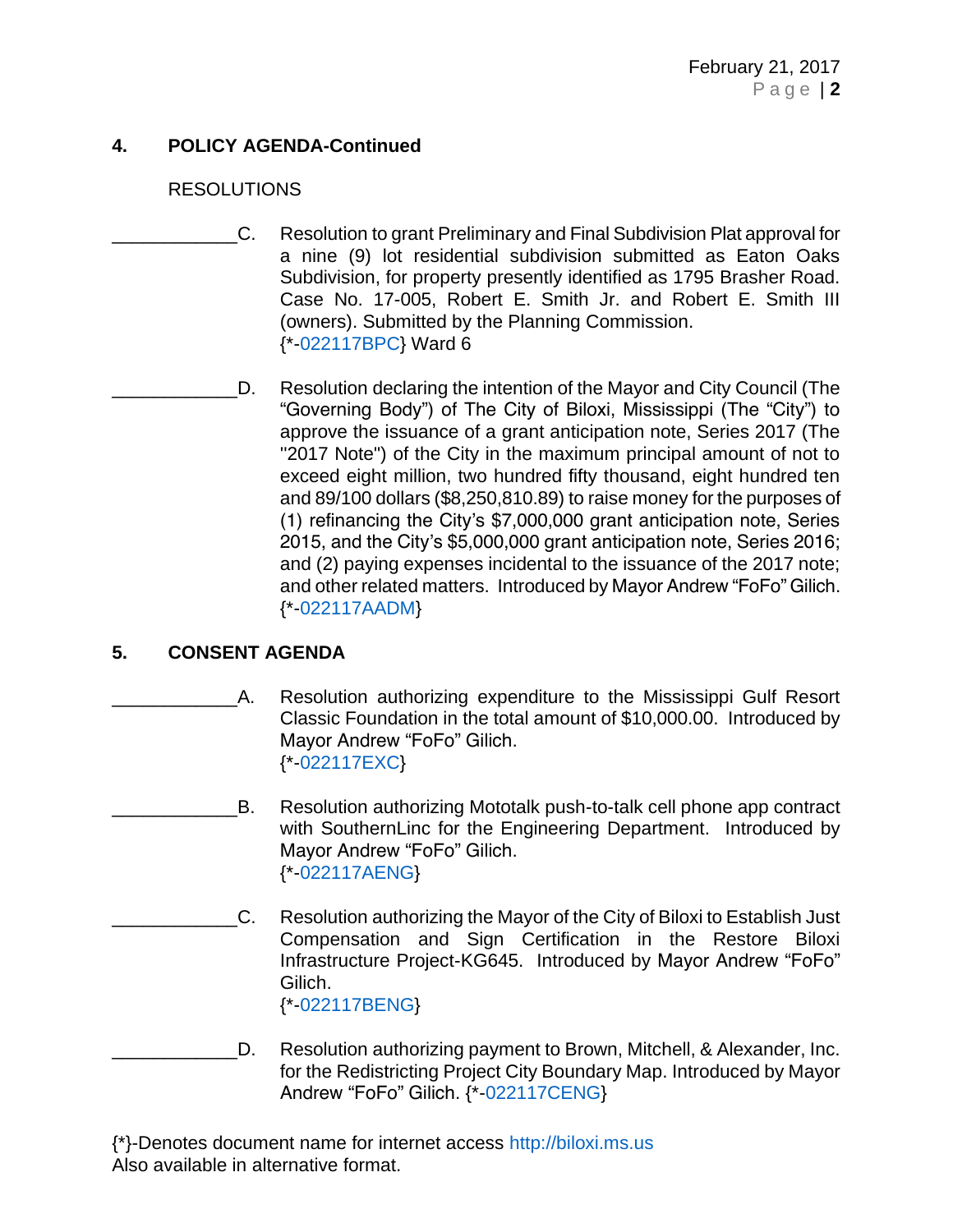### **5. CONSENT AGENDA-Continued**

- E. Resolution authorizing Change Order No. Forty (40) from Oscar Renda Contracting for the Hurricane Katrina Repairs Program, North Contract, Area GRS 1&2 Project No. KG641. Introduced by Mayor Andrew "FoFo" Gilich. {\*[-022117DENG}](https://www.biloxi.ms.us/agendas/citycouncil/2017/022117/022117deng.pdf)
- \_\_\_\_\_\_\_\_\_\_\_\_F. Resolution authorizing payment of certain cost and commissions to the special court of Eminent Domain, Harrison County, Mississippi as to the City of Biloxi v. Estate of Roy Ramsey, Deceased, et al. (Cause No. D-2402-15-00414) (Hurricane Katrina Infrastructure Project). Introduced by Mayor Andrew "FoFo" Gilich. {\*[-022117EENG}](https://www.biloxi.ms.us/agendas/citycouncil/2017/022117/022117eeng.pdf)
	- \_\_\_\_\_\_\_\_\_\_\_\_G. Resolution to approve and execute agreement between City of Biloxi and Corrpro. Introduced by Mayor Andrew "FoFo" Gilich. {\*[-022117APW}](https://www.biloxi.ms.us/agendas/citycouncil/2017/022117/022117apw.pdf)
- H. Resolution amending the Municipal Budget for the Fiscal Year ending September 30, 2017, and authorizing the use of Drug Forfeiture Funds in the amount of Four Hundred One Thousand, Five Hundred Seventeen Dollars (\$401,517). Introduced by Mayor Andrew "FoFo" Gilich.

{\*[-022117APD}](https://www.biloxi.ms.us/agendas/citycouncil/2017/022117/022117apd.pdf)

- \_\_\_\_\_\_\_\_\_\_\_\_I. Resolution to approve Fuel Access Card Services through February 28, 2018, as authorized by State of Mississippi Contract No. 8200017152 for all City Departments. Funding: Departmental Budgets. Introduced by Mayor Andrew "FoFo" Gilich. {\*[-022117APUR}](https://www.biloxi.ms.us/agendas/citycouncil/2017/022117/022117apur.pdf)
- \_\_\_\_\_\_\_\_\_\_\_\_J. Resolution to approve the purchase of seven Kubota mowers from Lee Tractor in the total amount of \$52,105.00, as authorized by State of Mississippi Contract 8200022915. Funding: Public Works Budget. Introduced by Mayor Andrew "FoFo" Gilich. {\*[-022117BPUR}](https://www.biloxi.ms.us/agendas/citycouncil/2017/022117/022117bpur.pdf)

### **6. CODE ENFORCEMENT HEARINGS**

**\_\_\_\_\_\_\_\_\_\_\_\_7. ROUTINE AGENDA** {\*[-022117RTN}](https://www.biloxi.ms.us/agendas/citycouncil/2017/022117/022117rtn.pdf)

Section 1: To adjudicate the following parcels a menace to the public health and safety of the community:

{\*}-Denotes document name for internet access [http://biloxi.ms.us](http://biloxi.ms.us/) Also available in alternative format.